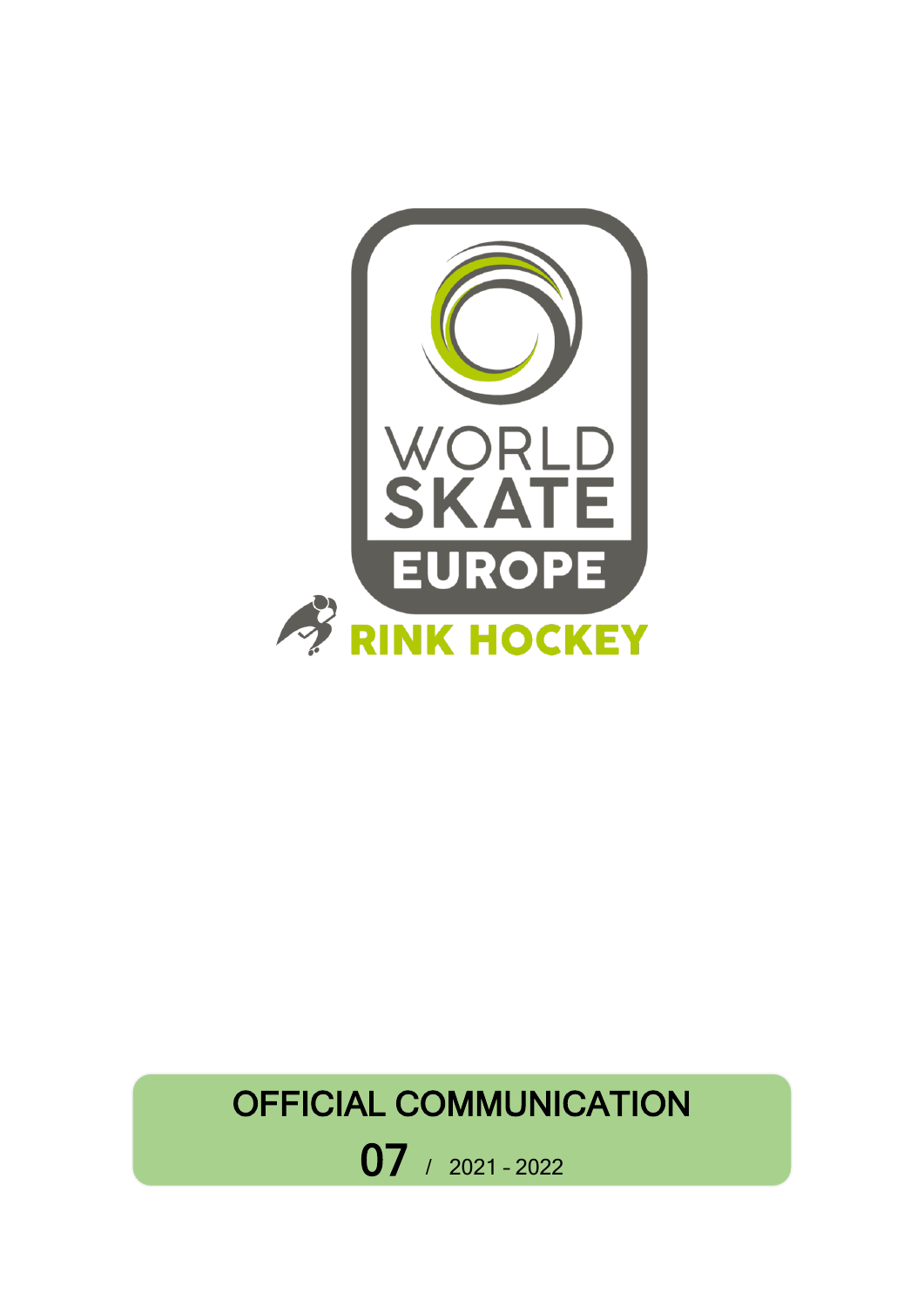

| To   | : European CLUBS                            |
|------|---------------------------------------------|
|      | <b>European Federations</b>                 |
| C/C  | : WS Europe - President - Mr Fernando Claro |
| From | : WS Europe Rink-Hockey - Chairman          |

#### Object : **SENIOR WOMEN'S EUROPEAN CHAMPIONSHIP 2021**

The **15 st Senior Women's European Championship**, will take place in the city' of **Luso**, **Portugal**, from the day **11 october** to end the day **16 october 202**1, with the organization of the **FPP - Federação de Patinagem de Portugal,** in co-operation with the **Associação de Patinagem de Aveiro**, together with the **city hall of Mealhada.**

Date - **10 to 16 october 2021** Location - Luso, Portugal Venue - Municipal Sports Facility **Pavilhão Municipal de Luso** Address - LUSO

The WSE-RH committee, attaches the document of the Organizing committee with all the useful information for the European Senior Women's Championship.

#### **1. COMPETITION MODEL**

- **1.1 Senior Women's European Championship**  This edition will have the participation of 5 national teams: **France, England, Italy, Spain Portugal**
- **1.1.2 The competitive model for this championship is the following** This edition will have the participation of 5 national teams: England, France, Italy, Portugal, Spain.
- **1.1.3 The competitive model for this championship is the following:** 5 teams 6 matchdays – qualification: all against all in a group – playoff: semifinals and final.

The 5th team ranked at the end of the group, will not play on the final day on 16 October.

The European Champions will be the winner of the Final 1st-2nd place.

# **2. GENERAL PROGRAMME OF THE TWO EVENTS**

## **2.1 CALENDAR OF COMPETITIONS**

| Day        | <b>Hour</b> | Match                 | Sénior Women's                          | Don't Play      |
|------------|-------------|-----------------------|-----------------------------------------|-----------------|
|            |             | 17:30 1 st matchday   | France - Italy                          |                 |
| 11/10/2021 | 19:30       | Cerimónia             |                                         | Spain           |
|            |             | 20:30 1 st matchday   | Portugal - England                      |                 |
| 12/10/2021 |             | $17:30$ 2 st matchday | Spain - Italy                           |                 |
|            |             | 20:00 2 st matchday   | France - Portugal                       | England         |
| 13/10/2021 |             | $17:30 3$ st matchday | Spain - England                         | France          |
|            |             | $20:00$ 3 st matchday | Portugal - Italy                        |                 |
| 14/10/2021 |             | $17:30$ 4 st matchday | France - England                        | Italy           |
|            |             | $20:00$ 4 st matchday | Portugal - Spain                        |                 |
| 15/10/2021 |             | $17:30 5$ st matchday | Spain - France                          | Portugal        |
|            |             | $20:00$ 5 st matchday | Italy - England                         |                 |
|            |             | $17:30 6$ st matchday | Final 3rd-4th place                     | 5° classificado |
| 16/10/2021 |             |                       | 20:00 6 st matchday Final 1st-2nd place |                 |